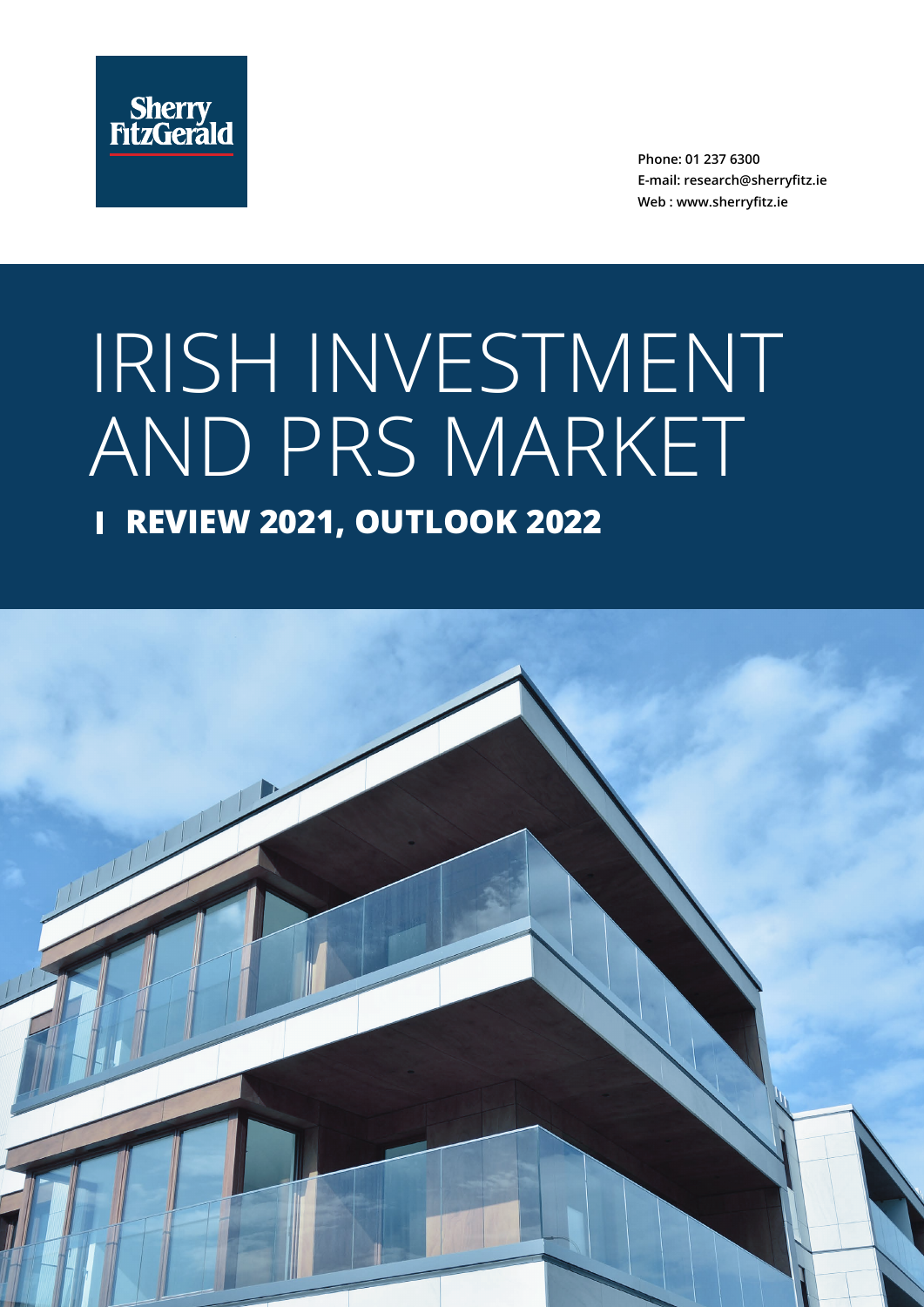## **REVIEW 2021, OUTLOOK 2022**

# OVERVIEW

## **INVESTMENT AND PRS MARKET**

The Irish investment market was buoyant in 2021, even in the face of the impact of the COVID-19 pandemic and the related fallout.

For the second consecutive year the pandemic weighed on the property market. Despite these challenges, the Irish investment market saw in excess of €5bn invested either directly or through forward commits in 2021. This makes 2021 the second strongest year on record for investment into the Irish commercial real estate market. Forward commit agreements, which have become a prominent feature of the Irish investment market over the past number of years, accounted for approximately €1.3bn of the total spend last year, or 25%.

The final quarter of the year was particularly buoyant and saw close to €2bn of commercial property assets exchanged.